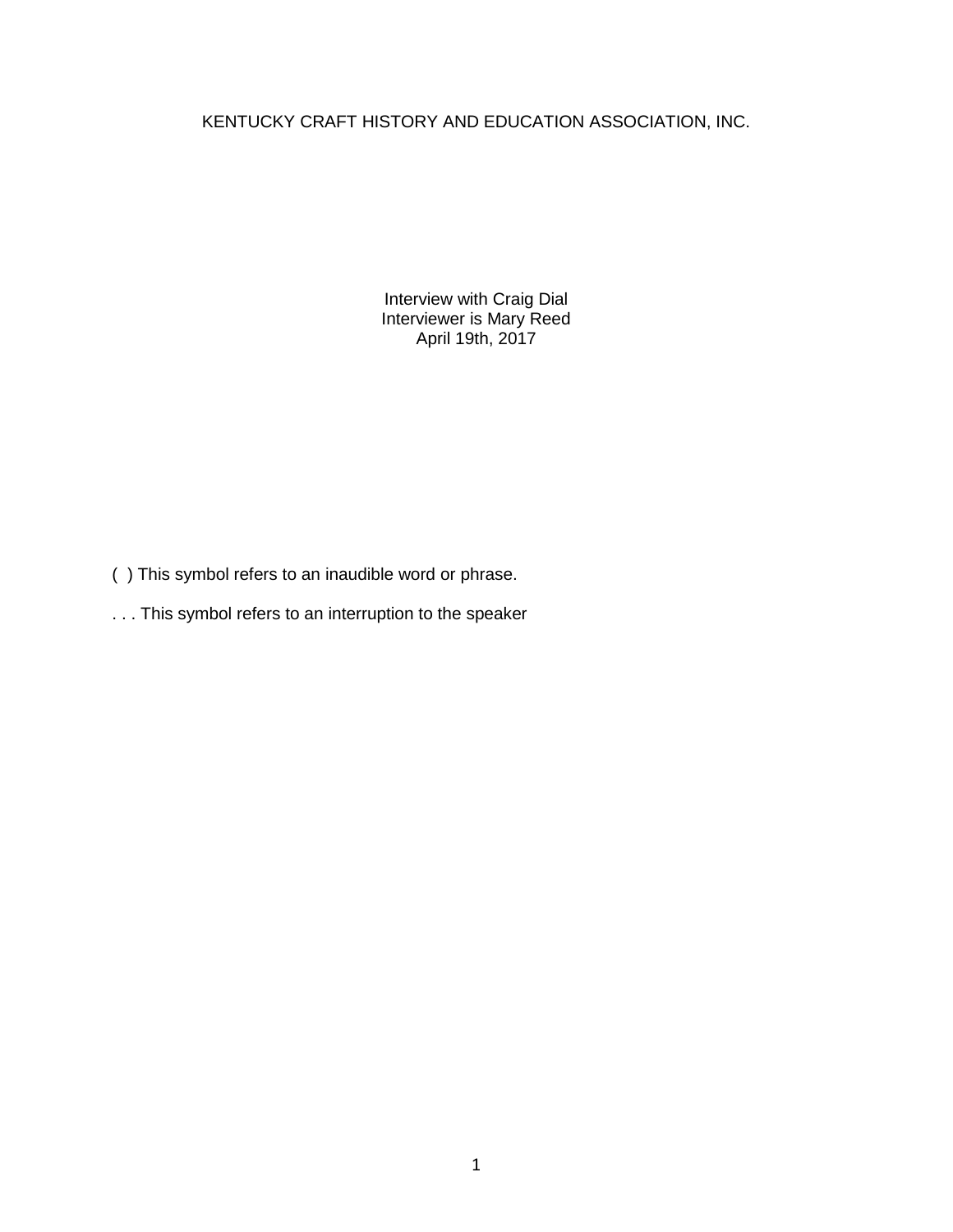We can get through some of the stuff and then we'll...

Reed:

Okay. So are we ready?

Camera Man:

Yep. We're rolling.

## Reed:

Okay. Hi, my name is Mary Reed and I'm interviewing Craig Dial at Red Bird Mission crafts in Beverly, Kentucky. Today is Wednesday, April 19th, 2017. This interview is part of the Kentucky Craft History and Education Association's mission to interview Kentucky craft luminaries and organizations in order to save their stories. Hi, Craig, tell us a little bit about yourself and your family, where you're from, your background.

## Dial:

I grew up in Kansas and my dad was a Methodist minister and then a United Methodist minister. And I had attended a church in Topeka that was part of the Evangelical United Brethren, which is the religious organization that started Red Bird Mission. And so I was aware of Red Bird Mission back then. And then I was working with a company called Scaggs Alpha Beta, which was a super drug store combination grocery store. And I got moved to Salt Lake. And then when I was in Salt Lake, I felt this need to find something more in my life. And I wasn't sure what it was. And somewhere along the line, (inaudible) to come to Red Bird. And I had been contacted by a representative who said they were looking at trying to develop a little more professional skills because they were growing so much, they needed some skills in marketing and everything to take over these kinds of systems.

# Dial:

So I was one of the first hire that was hired specifically for that training. So I came to Red Bird in August of '87 and walked into the craft store and said, "Oh wow, this is retail. I can do that." And I found out I couldn't. I found out that craft marketing was a very difficult business for people. It was hard to find out and I had to determine what was the real purpose of the system? Why do we have the craft store? And I had talked to some people, but I couldn't find the heart of it. And then Chet and Martha Cramer, who had started the original craft program back in '64, they came to spend time with us. And while they spent time with us, I began to understand what the purpose was. And so what we did differently is the primary purpose of the craft program was to develop its revenue for people who lived in the mountains. It's hard to develop revenue in the mountains and people don't get down in here very often. So we had to begin to figure out how do we get crafts out to people? And then how do we find ways to help them make more money? So we developed a basic marketing strategy that took us about five years, which started first… got that background noise. Don't you? That's a diesel right there.

# Dial:

They're going to come and wash clothes. Okay. About just to go ahead. Yeah. Okay. We decided to develop a marketing strategy that was built around economic opportunities and how do we help people make more money and where do we go to market those things? Now it would be really nice if I could tell you they all were accomplished at the same time. We spent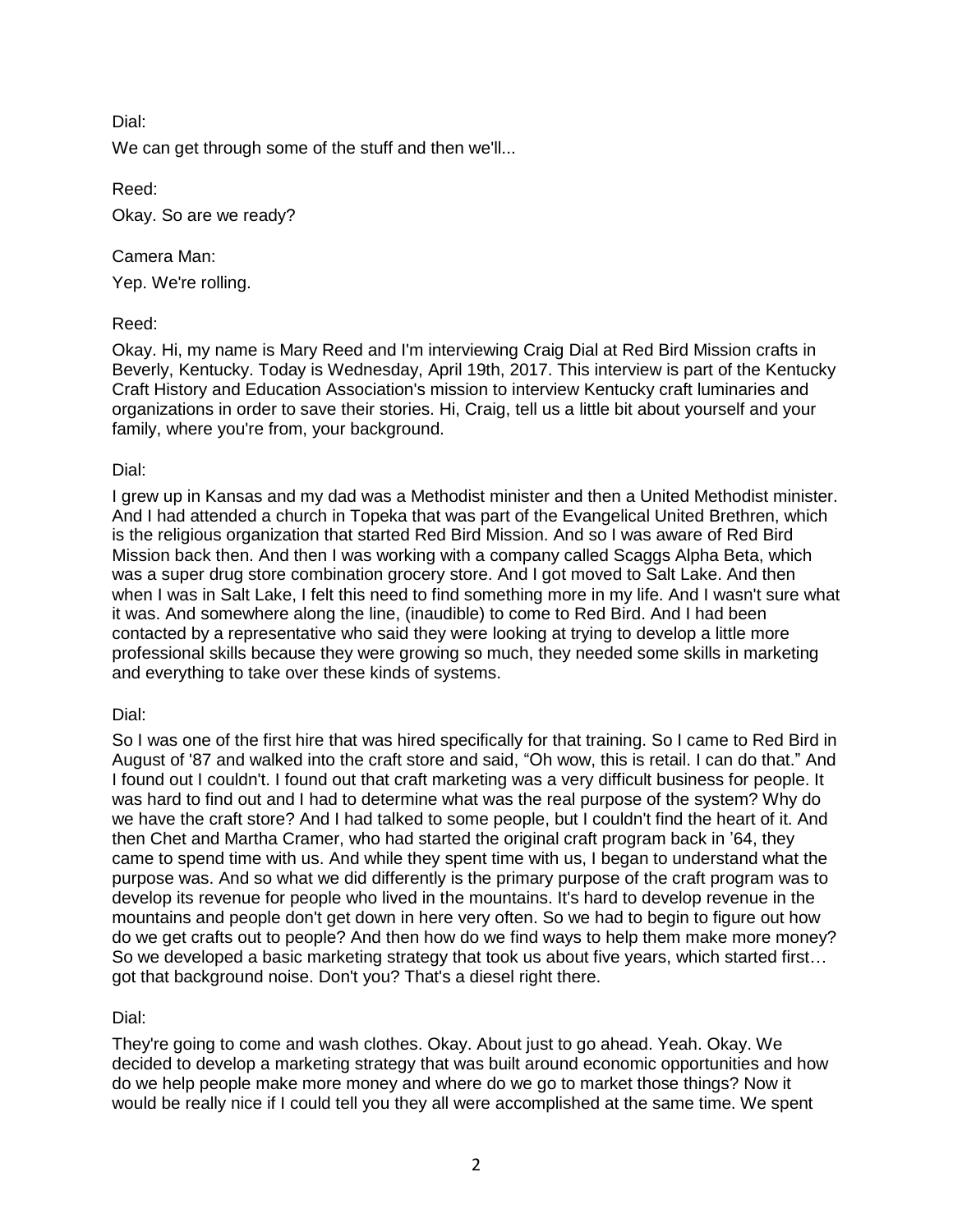time with the Kentucky Craft Market, with the Kentucky Guild of Arts and Crafts, and also with the Southern Highland Handcraft Guild. But we discovered that the return on the amount of time we invested in it was not coming back at a very high rate. And in most of these situations, they were juried artists and they were less than 17% of the number of craftspeople we had in our organization. So I had to find a marketing strategy that would include everybody.

## Dial:

And we had met some people from Morris Fork Crafts at a craft show. We did at the church in Berea, at the community church, their congregational church, and the, they said they went to Presbyterian churches and sold crafts. And I said, that might be something we want to do, but what you got to have the way to put it together, how do you do displays? And so we spent a year working through that process of working with churches and it, it became so successful that we no longer needed to spend the time or the money for the Kentucky Craft Market or the Kentucky Guild of Arts and Crafts or the Southern Highland Handcraft Guild. We had enough to do that. I didn't need to put those in the system.

## Reed:

Tell me about Red Bird Mission crafts. What is it, how does it work?

## Dial:

Well, first of all, almost everything in here is purchased by Red Bird Mission. It's by and when we originally came here, we were actually writing out checks when they first came and then we had to fill out invoices and later on, as we became a little more accomplished and then the business office would put out the checks and one of the things we were working on and I want to stop now, they're going to come in for quarters.

### Reed:

Tell me about Red Bird Mission crafts and how it got started and its purpose and helps the crafter.

# Dial:

What they were looking for was some method whereby they could generate revenue for people, income. Talking specifically about secondary income, added income to buy some of the things that they couldn't produce themselves. In their gardens and whatever they did. And so the idea was to help teach people how to make crafts. And then the other thing was to find ways to market it. And they had a little craft store under the old hospital, and that's where they first started. They'd make some of the crafts on grounds and then they would sell it the little craft store there. And that was the original start, but it was limited by the number of people that visited. And then even back then, the roads were really hard to get back in here on. So it wasn't nearly as easy to drive in here as it was before. So they were greatly limited on the amount of money that could be made from it because their sales system, their marketing system was right there.

# Dial:

Then a church up in Wilmington up in Maryland had developed a craft shop and they put crafts up there and they begin to see that working. So the idea they were thinking of was how do we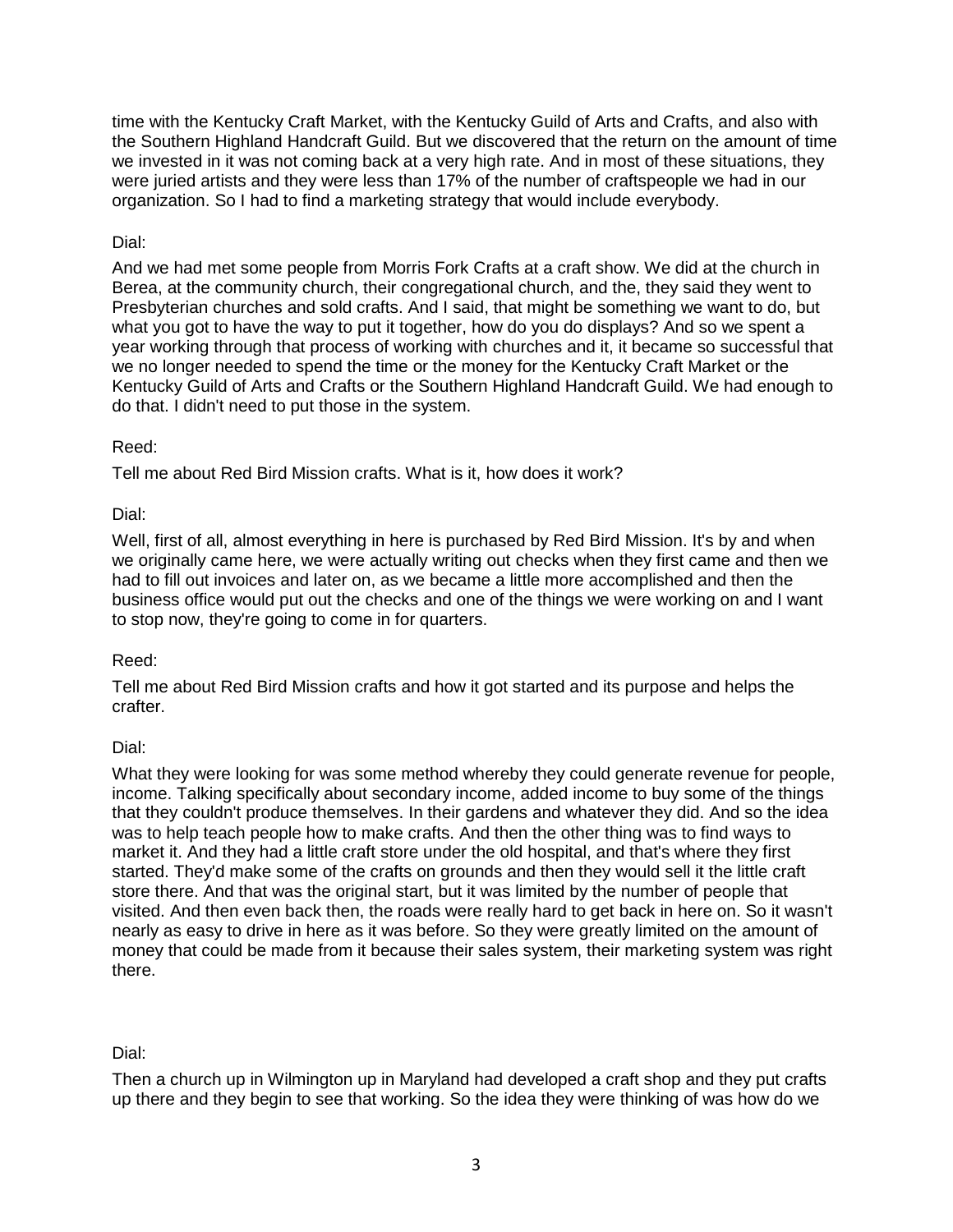create more little craft shops in other churches? When I came and looked at that marketing system, the primary problem I saw was there was a great deal of inventory locked in, or the location that was not producing the sales that would match what you needed. So you had this whole group of inventory. It looked like somewhere around \$10,000 worth of inventory and their sales were 23 to \$30 a week. So you just simply weren't getting returned for what you did to it. So there began to be some discussion on how we could change that. But as we developed the concept of economic development, that's when the marketing system had defined a way to let everybody be represented so we could sell everybody's crafts.

#### Dial:

And so jurying greatly limited who could qualify for marketing system. So we just chose to step away from that and looked at just skill, including how well they paint ceramics, you know, and do those kinds of things. And we would sell ceramics and we would direct them towards ceramics. They have other sales when people created toys, we would work with them on how to create a way to do more mass production, how to do it cheaper. Or in this case, we moved them from pine to hardwoods, which means we could almost triple the price because people were buying hard, Kentucky hardwoods in these toys, and they acquired a little more work. But when you trim hardwood, you can make it smoother than you can pine. So there was a lot of things that it corrected for itself. And so that's what generator we're trying to do.

#### Dial:

How do we help people make more money? And so we, we created a plan where the question first was, what person do we have now? My terminology is just used for this operation, and it's not meant to cast any aspersions to anybody, but it was the way we decided we had people who were making secondary income from crafts, and we called them craftspeople. Then we had craftspeople who were making primary income. This was their major income. And, and how do we teach them how to make more money? And then we had artists who were doing single individual form stuff. And so they were handled totally different. And, and we also put in that some of our furniture making because furniture making took longer. And so there was more an art form. They'd make one chair at a time. And so we begin to look at them separately.

### Dial:

And the artists we treated differently because their income varied on how the product sold. And if they had high price, enough items then, and only then would we do consignment sales. Now, when we did a consignment sale, we would have them bring in an article. We would look at it and say, what do you need out of this? Well, the first thing I discovered is people didn't know how much money they had in it. So in the middle of everything, we begin charting the cost to create the product. And that was a gruesome time for me because people would make things and do a bit and a piece and another bit, another piece till they got done. And I had to get them convinced, I needed to know how much time they put into it. The other thing was, if they begin to develop a production level, those exceeding their raw materials, they'd better build in the cost to purchase these materials because otherwise then the cost would suddenly jump and they would have one item priced at one because they used materials.

### Dial:

They found other items that cost more because they purchased the materials. So we identified that if you could find the product, you can make a bonus, but we kept the price structure had. If you had to purchase the materials to make it. Now, that's not true with basket materials or with a bark that you put in chairs or anything else that kind of stuff is you got to get it as it is, find it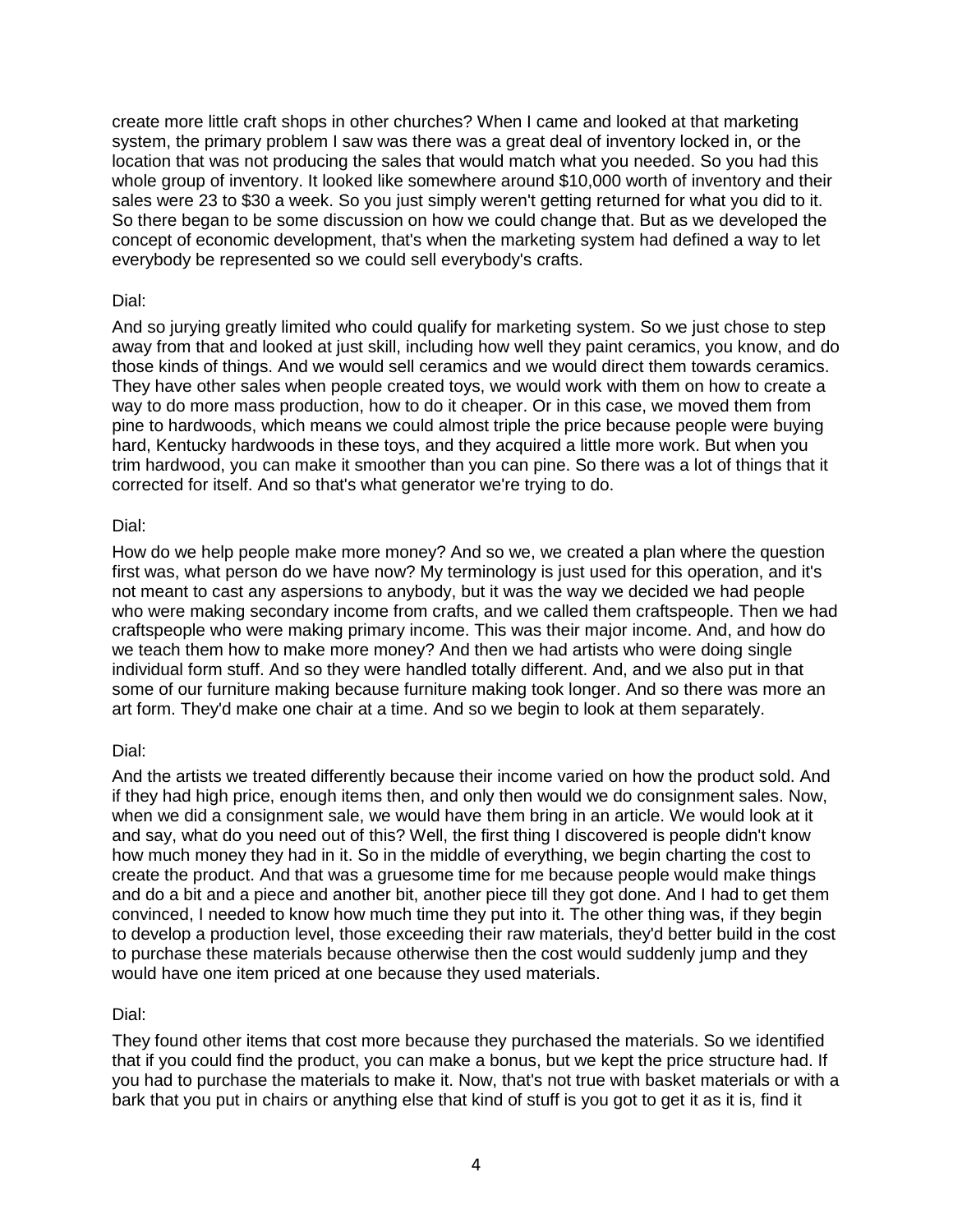where it is. And sometimes bark is not as good as it is other years, depending on what the rain has been like with the groceries and black, whether the frost came in too early, all those things make a difference in how your product comes out. So you have to be pay attention to the cost factor of that product. So when people make the big chairs that we see, or the, or the rocking chairs, we actually tell them to give us a price that we can sell it for.

### Dial:

And it has to be something that we can sell it for. And then what we do is we take 10% off for the handling, because since they're giving us that much inventory to take a chance with, it's just like that other store, we couldn't afford to give them all that inventory. We just have a processing chart and that's all we do. Now, I think that's maybe 5% of our inventory, but when you're selling an overall craft store, you have to have some indigenous high dollar items, just like dulcimers, there's bowls back there that are \$700 a piece, but they're worth \$700 a piece. So you've got to have those, but you can't afford to spend that much money on inventory. So you do it on consignment.

## Reed:

Okay. So did you train the artists or the crafters to do the work?

## Dial:

No. I discovered that that was hard to do because you can't have desire to make money, that'll make you an artist or a craftsperson. You have to like doing it. And so part of our study was to figure out what did they like doing when someone would come in here with little things that they made, we would tell them, bring in everything that you've made, not just what's selling today, bring us everything so we can see what did you like doing? Because we can discover that sometimes you have something you like making, but no one sold it. You couldn't sell it, so you quit making it. Well, that's because you had a small marketing area, like up and down, Middle Fork was all the place you sold it. So there were the only ones that ever saw it. So we're taking it other places.

### Dial:

So let's see what all you like making. And the thing that was interesting was once you started working with them, what did they like making? Then you got into where their heart was. And when you got into their heart, there was a guy that came in here. He was making ornaments out of pine, Christmas ornaments, and his daughter would paint them. And they were able to make money on that. And one day I said, what do you really love doing? Because everybody in the United States knows how to paint ornaments made out of pine. What do you like to do? He says, I love to do scroll saw. I said, okay. So what have you done that scroll saw? So he came back and a week later, he brought me some ornaments that he'd done in scroll saw and he brought some bigger items. And I looked at them and said, well, that's really pretty cool.

### Dial:

How do you do all this? And he told me how he individually did it. Well, he did ornaments that were about this thick, and he'd do one at a time. So I called around to some of my friends in Kentucky. And they said, no, no, no. When you want to do that kind of stuff, you stack them all and put tape around the piece of wood. And then you drill holes where the opening is. And you just put the saw blade in and saw at that hole. And you're doing six ornaments at a time. So he started doing six ornaments at a time. Well, all of a sudden he was in production and he could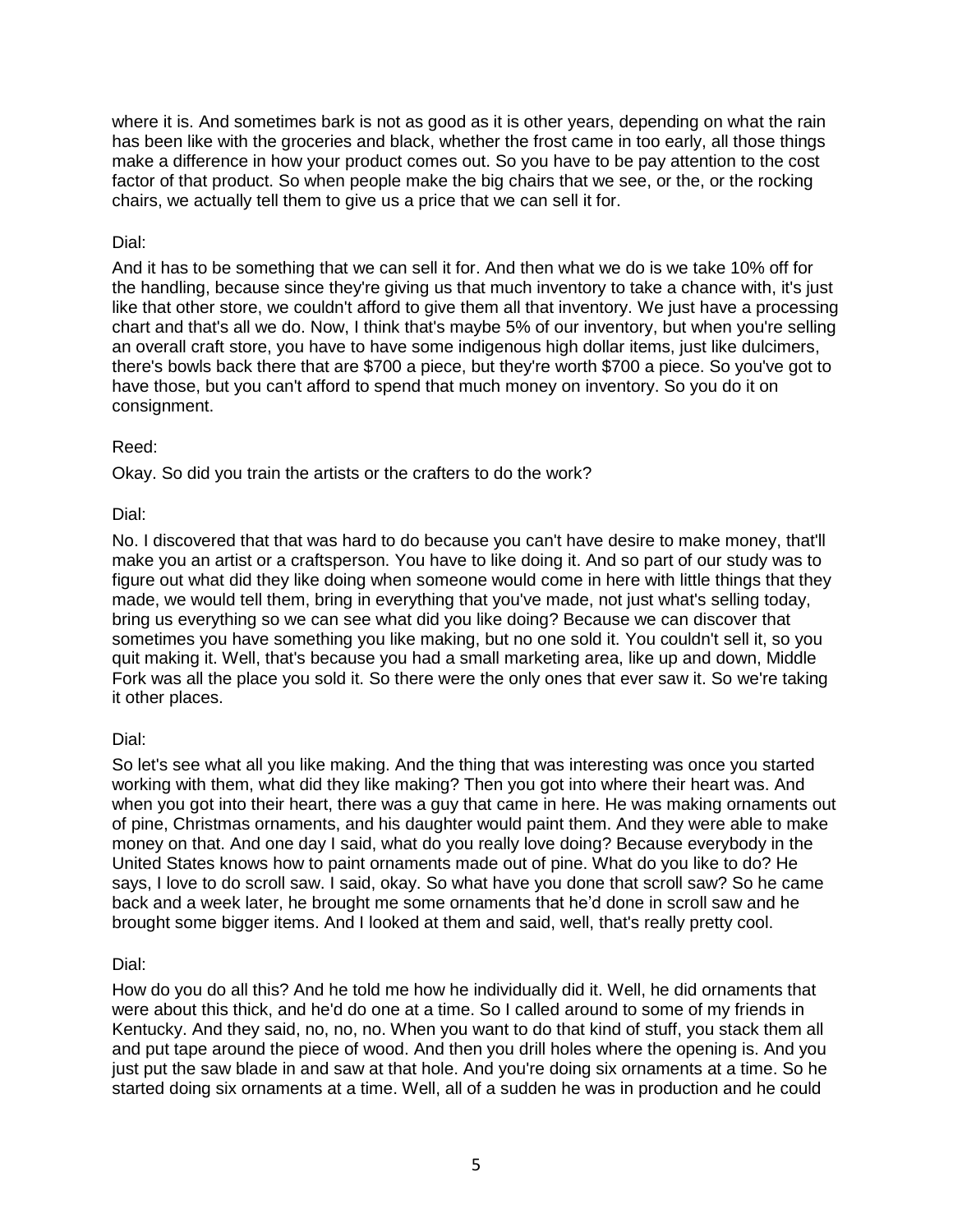make a lot more money because now the price came down because the amount of labor he put in it, and he was using a kind of wood that wouldn't splinter very bad.

#### Dial:

So it didn't have to be cleaned up very much. And so he moved in production. Now, you know, there's a wall over here that has nothing but his ornaments on it, but then there's another wall that has a Noah's ark on it that's cut out a Walnut and it has a dove on each end. And it, it has all these animals scroll sawed into it. And he created Christmas pictures and all kinds of stuff. And once you tell a craftsperson, what can be possible and talk about a crucial issue called quality control. In other words, you make sure you spend that time to make sure it really looks good. I have never had a craftsperson who was either in it, just for the hobby or in it because they needed the revenues. I've never had a craftsperson, not totally astound me at the quantum jump they make, once they understand what we're trying to say about quality and using the right stains and using the right finish and trimming it and cleaning it like it's supposed to be. And all of a sudden you walk through this store and you're awe struck by how they've moved forward into a way of creating a work of art. That to them is just production work, but no one else is doing it. And it's so unique and so beautiful and so special. And the main marketing tool we have is when someone… I'm out selling crafts and someone picks this up, I can walk over and talk to them about the man that did this, who broke his back on an open face mine, falling off a Caterpillar, trying to get away from a slide and thought he was fully disabled. And now I have this full double garage that he does the sawing in when he feels like it.

#### Dial:

And when he gets his back hurting and everything else, he quits. And then he goes back and does it again. And he still produces stuff for us. And I don't know how much money it makes. I don't think that's an important to him. It's he's got a life and he feels like he's producing something. That's what all of this is about why this… being a Christian organization, we worry about people's lives. Not only do we want them to create economic… if we want to, but we want them to feel with their heart, that they're being something they're being themselves. They they've identified themselves again. They're no longer left over from a mining accident. They are now a craftsperson. Who's found something they love doing and are creating things that people all over the United States enjoy. And the best thing that can happen, I almost get in tears, is a craftsperson comes in and we have visitors. And we tell when they come and look at it, right at that point in time that craftsperson can sell directly to that person right then, and to have a person who's buying stuff from them, oohing and awing over how beautiful their work is and everything else. I can brag on them all day long. They're used to hearing me say that, but to have someone who's purchasing their crafts and talking about the importance of what that craft means to them is the most uplifting thing I can do for craftspeople.

### Reed:

Building self-esteem. Value. Sounds like you were teaching pricing, wholesale, retailing and improving marketing and proving their quality and production process.

### Dial:

We had to spend time. They had to understand what it costs to make the item and understand if there were shortcuts, the guy that made the toys was cutting out his own wheels. The problem was he would drill the hole for the axle and put a dowel in it for the axle, well, the dowel matched the hole, which means if you grabbed the wheel and turned it, I don't care how you glued it. It would snap it loose. Well, there's a company and I'm not going to mention the name,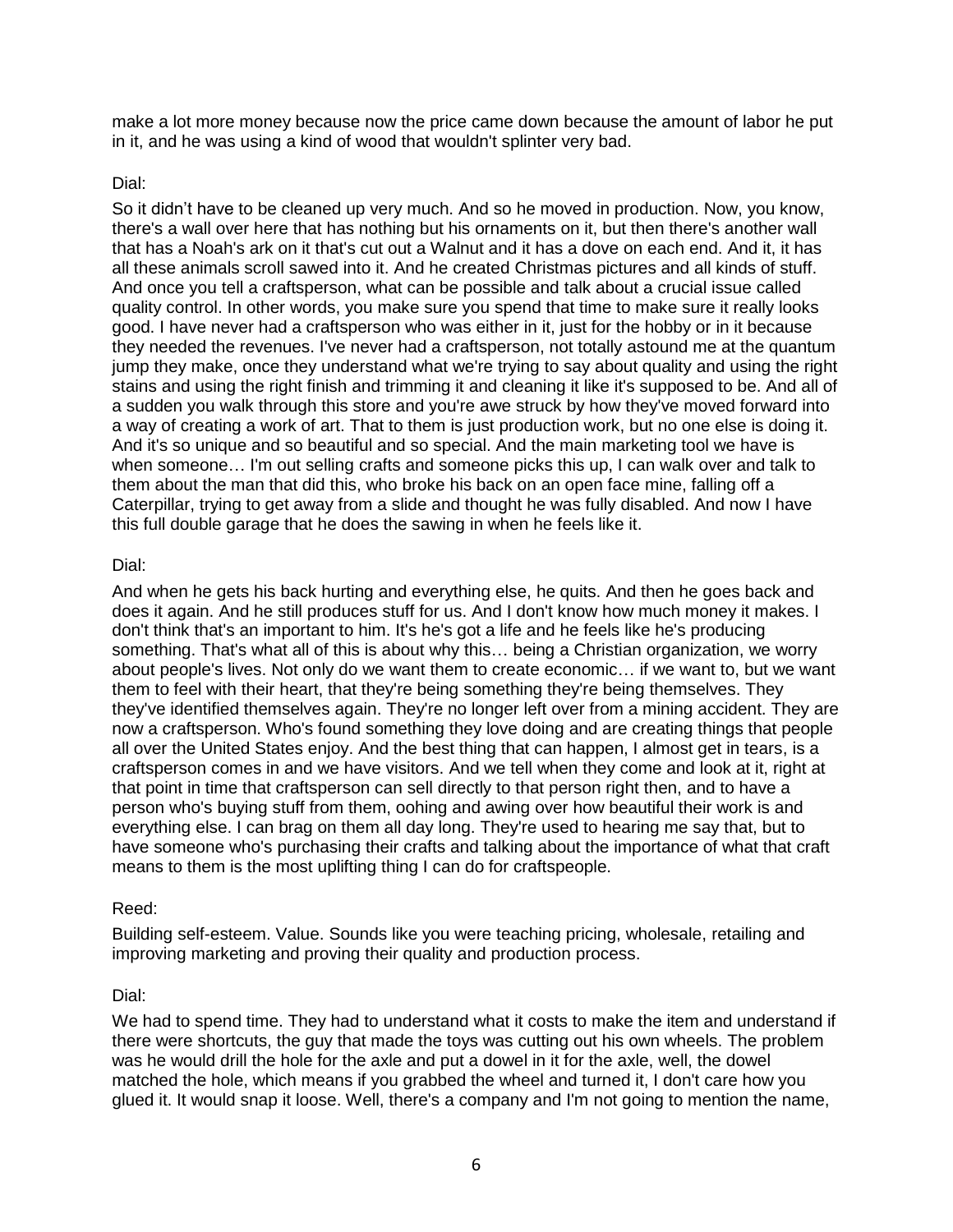but you can buy the wheels already made, but you can buy the axle that's for it. And when you put it in there, you put glue around it, and then you have to take a wooden mallet and drive that axle into that wheel. And then when you put it on, you put the body on it and you set the next wheel on it.

### Dial:

And with a wooden axle and glue with a mallet, you drive it on that. It'll never come off of there because first of all, the woods already got there. The glue, not only glues it, but causes the wood to grow a little bit because of the moisture that's in it. And he can buy those wheels at roughly 10% of the cost. It costs him labor wise to cut out the other wheels and they're already trimmed and everything. And the person who's buying it, all they're looking at is the body made out of hardwood. They don't care about the wheel. And so the end result is we moved him into a higher production level just by having find a source that made it easy for him to do axles and wheels. Pause. Just a minute.

### Reed:

What is your service area here?

### Dial:

Well, we used to have a service area that was probably about six counties back when we started, and then we had this most wonderful problem. We had created sales so much, we needed more merchandise. So I was trying to find a way to get ahold of more craftspeople. And excuse me, I discovered that we were saying we were marketing for Appalachia crafts artists. So I felt that before I did that, I needed to find a boundary line and believe it or not, the 1951 National Geographic, who had a story about Appalachia, set a boundary line for what was considered Appalachia and included Berea and would go on out into Somerset and those areas past there. But it gave me an area in Southeast Kentucky, the state in the boundary that would allow me to say, these are Appalachia crafts. I mean, who do you pick better than National Geographic to decide what that level's going to be?

### Dial:

And so then how do I get to these? And so the Cooperative Extension Agency has training for crafts and does different things. So I begin to contact them. And my first one was in Perry County and for free! Now, they ended up giving me 50 bucks. But anyway, for free, I told him I would give a class on crafts as a business. And then the afternoon have everybody that came, bring me the crafts that they made, all of them. And I sat down with each one of them and I would write out purchase orders and go ahead and buy crafts from them. And I wouldn't take those crafts, but I'd order for them. And then they had to deliver them to us. They couldn't ship them because in the midst of discussing quality control and how you did our thing, I needed to come to this location to look at the crafts we had to understand part of the family they were going to be with. So they had an idea about those things. And so we would talk about how much money do you want to make? How much money are you making? How much is it costing you to make your crafts, raw materials, production methodology, acquisition of marketing sources and everything else to see if we could find a way to help them. So I gave a class on that, and then I had a lot of people afterwards. I spent an hour and a half after the class talking with different questions people had, then I had lunch and then I began to buy crafts and I saw crafts I'd never seen before. I mean, I would go, okay. And then I would say, what else do you do? And they said, well, I didn't bring everything.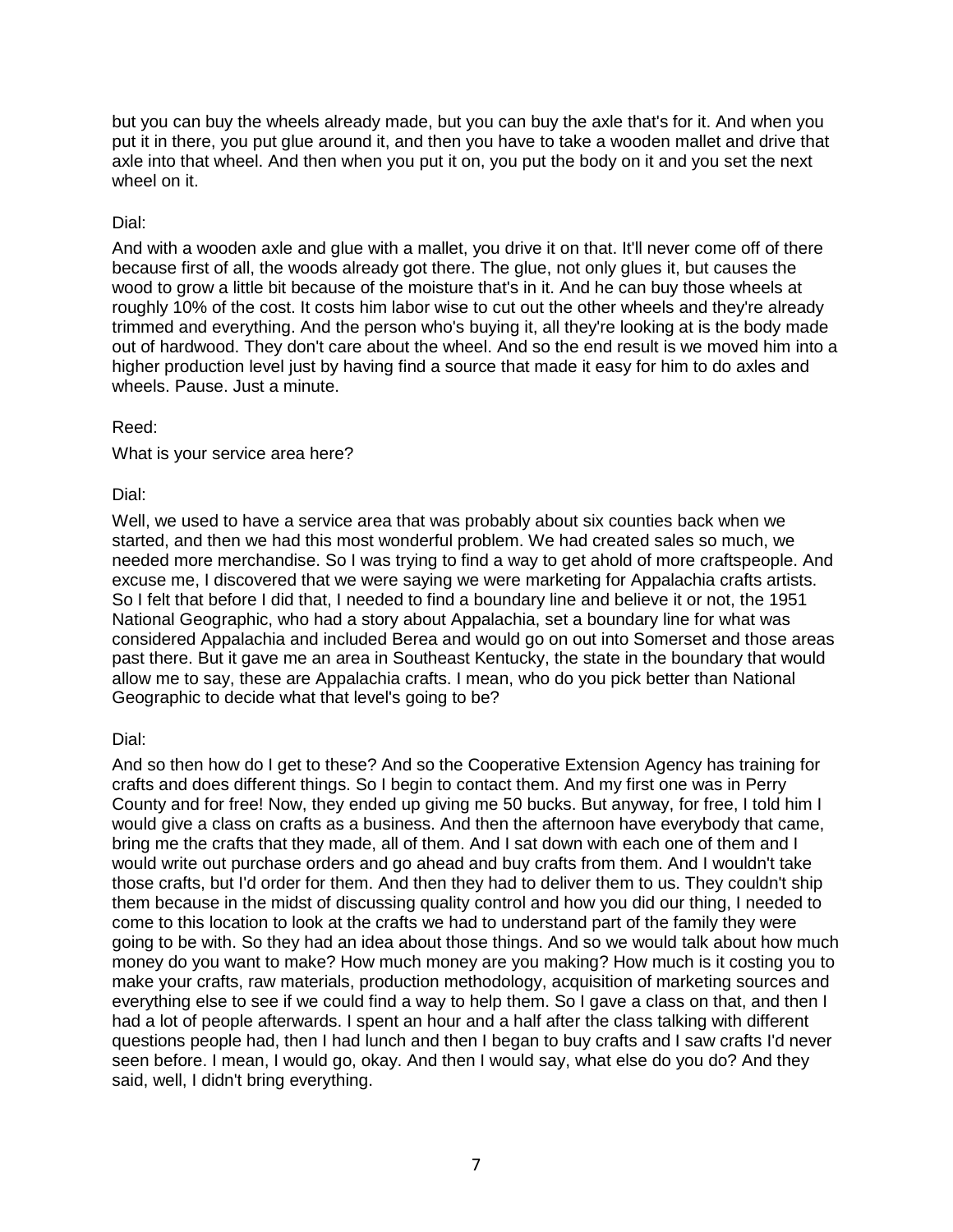I said, the specific instructions were to bring everything you've ever made. He says, well, I'm only about 30 minutes from here. I said, why don't you go get them? And when you come back, I'll let you move to the front of the line again. So he would go back. And again, there's that process. What do you like making, what do you enjoy making? What do you like working with? And then you begin the process. And of course, what was fun was to say, look, we'll take 12 of these. We'll take 24 of these. We'll take 12 of these and we'll take 10 of these. And then they would say, well, I have to stop and make all of these. I said, well, how long do you think it'll take you to make them? And they would tell me, and then I'd say, you know, as long as you don't produce the crafts, until someone wants to buy them, you are now in the requirement to meet that purchasers marketing system.

## Dial:

In other words, they are in control of your life. If you build an inventory and it could be six, it could be 12, depending on what you sell. If you build the inventory and I order this from you and you go click, click, click, and hand it to me. Now in your own time, you can replenish that inventory. Now, you're in charge of your crafting business. And so that's, I've tried to tell them that building up inventory makes a world of difference in how hard you have to work, because sometimes you got to get the garden in, sometimes you've got to do the canning and you need to be able to stop and do that. If you build an inventory up when you're not doing that stuff, but all you do is put the stuff in the box and ship it out. And when you see you're getting close, you find a way to spend your time to build your inventory back.

Reed:

So what county are we in here?

# Dial:

This is the corner of Clay County, Leslie County and Bell County. Right across the road is Leslie County. Down the road, six, well, five and a half miles is Bell County. And that's where the original Red Bird Mission was, was in Bell County. So we are a three county area that we serve that. And we just had to go beyond that. I mean, I've done all the way up to Pikeville to work with them, Bell County I've looked around to find more artists and that process began to diminish when number one, we had a lot of craftspeople and number two, my marketing system started costing me more time and I no longer had that wonderful capability to visit craftspeople. That's one of the tragedies about success I ran into.

Reed:

When did this program start?

Dial:

It originally started, I think, probably in '64 to '68. Karen and I came here in '87 and it was just a little craft store. And we first had to understand, we thought the display could be different. We also had to understand that how do we expand the marketing? One of the things we have a group called work campers that come down here and they used to filter in on Fridays and buy crafts when their project was done. And so we made an effort to develop a specific time that we would open in the evenings just for them. And now on Tuesday we have a program and we have as much as 120 people come in here and do shopping. And we, well, there's no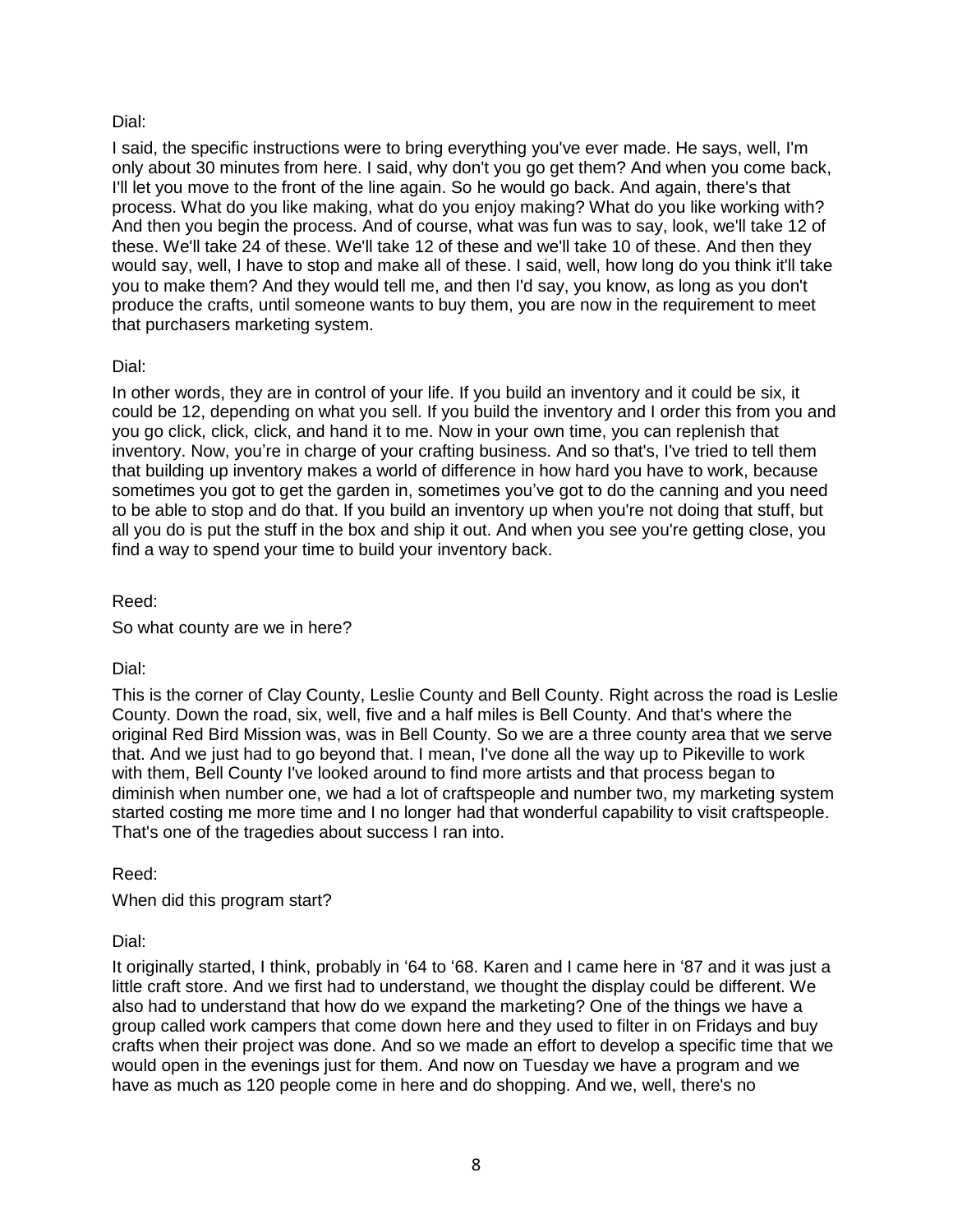percentage to mark the difference between casually having to come in here and setting up a specific program for them to buy.

# Dial:

And so that really changed how the sales went. Well, once we recognized that we saw churches was a place to go. We found that out from another one and we discovered that churches were a magnificent place to sell, it would also help sell the mission, but we had places where people would buy anything. And so all our crafters could be constantly represented. And when we were in full-blown marketing we had actually two full-time teams and one part-time team that had an eight-foot trailer, covered trailer and a 15 passenger van that had just the two front seats in it. And we hauled them full of crafts and furniture. It took 20 to 24 8-foot tables to set up all of our merchandise. And we would arrive on Friday night and a church people would meet us and help us set everything out on the table.

### Dial:

We had sales from nine to two, and then we would go to something and do it like a mission presentation. Then we had Sunday morning church and we sold crafts and then 15, 20 people would be there to help us pick up and pack things back in the boxes and let us put it in the vans and trailers and bring them home. And we were really making good money with that and selling everybody's crafts. The only thing we wouldn't take out on the road where the really fragile crafts that could possibly get damaged if we moved them around too much.

### Reed:

Do your artists and craftsmen, are they juried through any type of system?

Dial:

Not that I'm aware of. They market through us.

### Reed:

No, I meant do you jury their work or in any formal type of way or?

### Dial:

No, because I'll be honest with you, juried crafts add no value. They can talk about it, but the value for juried crafts in a certain marketing area, that's more artist for people who do crafts and they do production methodology that allows more and more of it. You need to find a place where they'll buy those and the people who buy those. If you're selling to… Our toy maker, for instance, sells to a craft shop in Berea and they make… well, and even the Berea College Crafts buys his toys and he sells tons of toys there. And that's all he's got to do. And it doesn't matter that he belongs to any group or anything.

#### Reed:

So, you as a director do your own personal jury to decide if it's quality enough that you want to represent them?

### Dial:

No, our requirement is to find out what they want to make, and then help them reach that quality. Because everybody that comes in here, we need to try to serve one way or the other.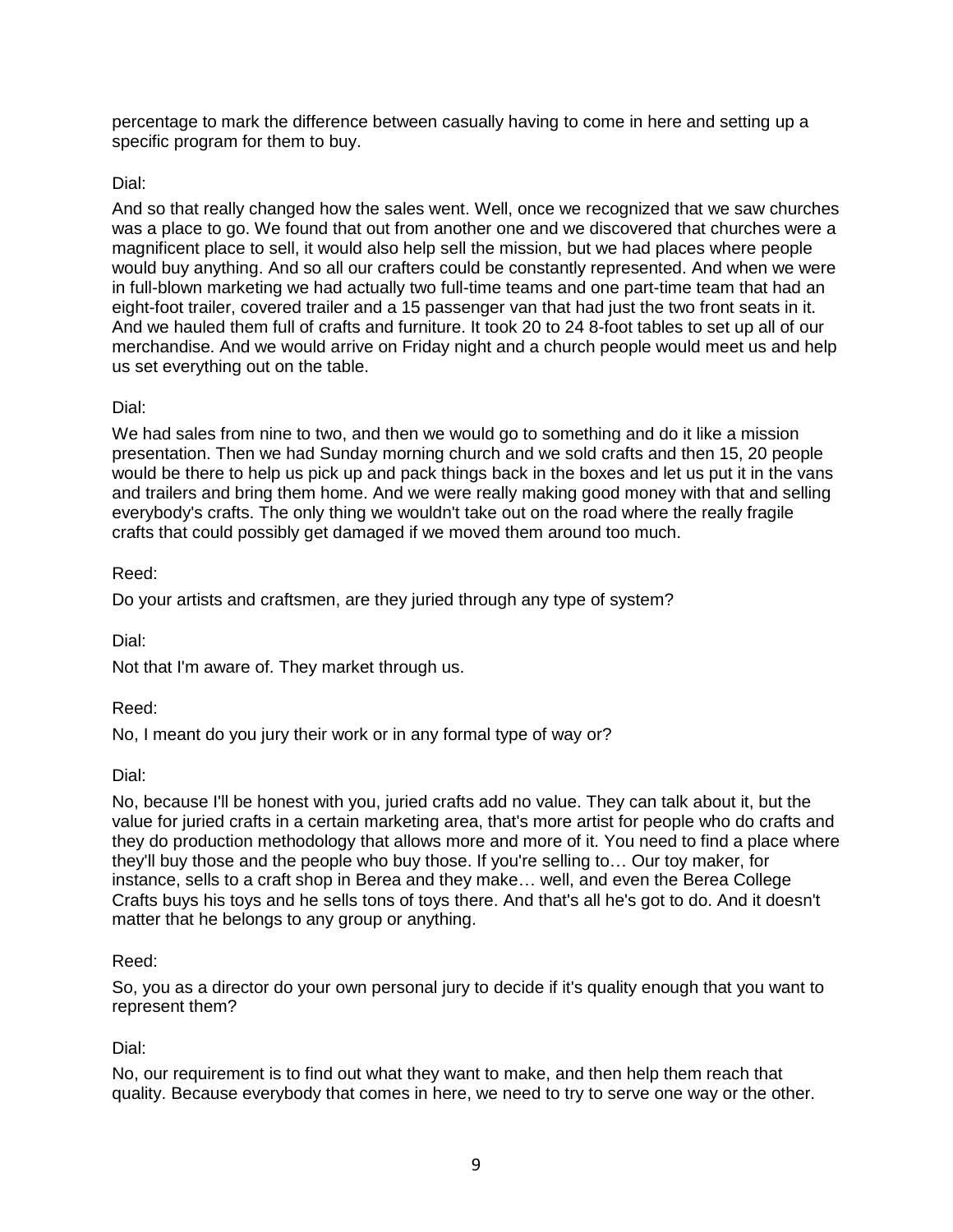And that's either, change what they're making, because this is more marketable. If that's what they're trying to make money, but it's in their premiere, what they do, or the tools that they have. And then we study quality control. Quality control takes, and this is my own guesstimate, you can't hold it up to anybody, quality control takes less than 11% of your time. And it's worth 50% of your profit value because you can actually raise the price that much. When you see people touch it, you will note that on wood stuff and everything else, you see the customer rubbing their hand across and feeling that they are falling in love. And it has to be soft.

### Dial:

Even if it's wood, it has to be soft. It has to be warm. It has to be calling to them. And so you've got to fix something that when you run your hand across it, it doesn't catch on anything that's called quality control. And once you teach people what quality control is, they begin to build it into their manufacturing system or in their production system, which means now quality control is taking less time because they're having to do less correction of errors down the production line. They're solving the problem down here. And after a while, you can move… I mean, we have toys over there, a pull toy \$65 - \$85, and we helped its value by calling it a heritage toy. If you buy it, you will be giving it to your son who will give it to his son because those hardwood toys like that on those big axles wheels and everything else, you can do a war dance on them and not hardly break them.

### Dial:

So you've gathered something that you can pass on. And so we talk about what we've got, has a history behind it. And it's something that will be a value to your family. I will tell you in my family, Karen and I have collected crafts and we have taken care of a living will and everything else, because at our age, you need to do that. Both of our kids know that we have to bring them in because both of them, when they were children would go with us on craft shows and they love the crafts. And we have to bring them to the house on an afternoon and let one pick something. And then the other picks, and we're going to put their names in all, because they want these toys or they want these baskets, or they want these turn bowls. And we want to make sure that when the time comes, that we have to get rid of all of this stuff, that they have properly decided what they want.

### Dial:

And they have said, yes, that's the way it'll have to be done. And so, I mean, to them, it's important. And it's the same thing. When someone brings something, they come and they have a story, how you came to Redbird and how you work. And sometimes they work in a craftsmen's home and the craftsman gives them the item and they come and see us and ask about it. And I can fill out the story because mountain people don't brag on themselves. And so as a result, I brag for them on how good they do this and how hard they work and everything else, because people should know that.

### Reed:

Do you furnish the material supplies to your crafters? Help them secure them?

### Dial:

No. We teach them where they can get sources of what they want. We help them contact or find out from other people where they buy. You can call someone who buys wood and he can tell you where he gets his wood from. And so we can give them contacts that they can go and buy from. And so, and part of that is we want them to be self-sufficient. We really don't want to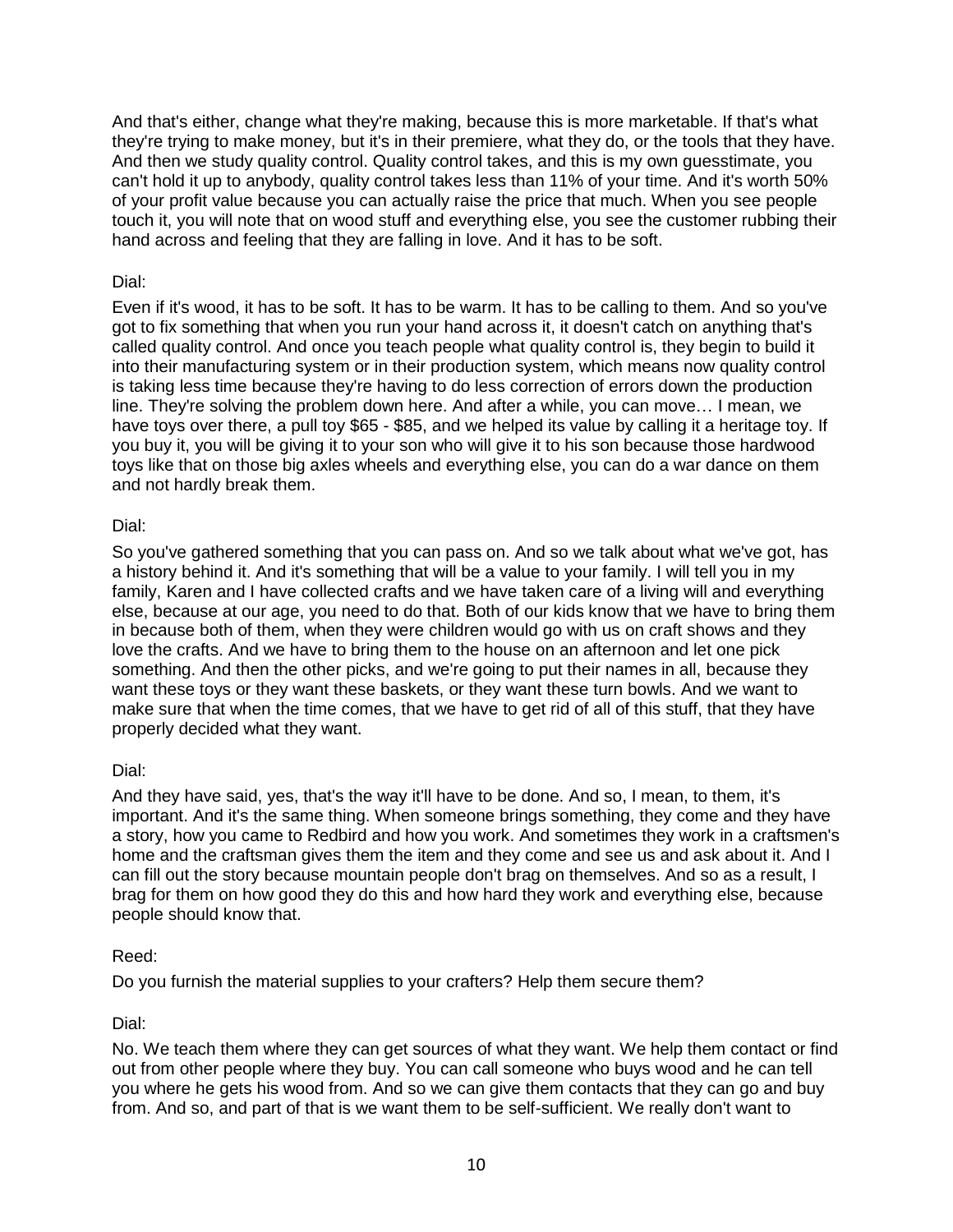craftsperson totally, depending on us for the income that they make, we would like them to be self-sufficient. We can hope we will be here. But the truth of matter is the history of craft operations in the last few years is getting kind of dismal because the organizations have failed. The marketing structure that they've had set up is failed for whatever reasons, because people are people and, and the, the thing that generated the start for it and the thought of it and, and the, the heart of what they were trying to generate, fell away to economics and value of quality crafts and art forms and everything else. And so you lost the original reason why these craft groups formed. And so they've just kind of fell to the wayside. And I mean, you know, we've had wonderful organizations, one of the oldest craft cooperatives in the state of Kentucky, Kentucky Hills finally folded because of the inability to figure out how to, to recreate their marketing strategy and to have the staffing that would allow them to do that.

## Reed:

So the crafts are made in the individual homes and not here in the shop, you're just an outlet for them. Correct?

### Dial:

Yes.

# Reed:

Are there other ways that you sell the crafts for them, besides just here in the retail area?

## Dial:

We have a website that they can people and go to. It's not that good, but it's a place to go and look at. And of course you have to watch what you put on that website, because you can't put a single item on the website because if two people wanted it, then you're going to have a disappointed customer. So you have to find a way to try to stay away from that. And plus, we like having them out here. I, the first time we bought a bowl that we had to retail for \$600, we paid the guy \$400 for it and retailed it for 600. And I took it with me. I remember I was in Kansas and it was \$625. And this guy walks up and he picks the bowl up and he looks at it and puts it under his arm and starts walking around.

### Dial:

And I thought, you know, maybe I should go and talk to him. So he doesn't have sticker shock when he gets to the check stand. And I told him, \$625 says, yeah. And he held that in his arm the entire time and bought that \$625 bowl. And I called Rose up and said, we got to buy more of these. We can sell them, but I never thought we could sell on that level because we hadn't, we tried to sell quilts. We could never get what people needed out of quilts. And so that's when we went to that craft group David Appalachia Crafts, because they knew how to sell quilts. And I would send my quilting people up to them, or we would contact each other, the, the gals that were working there and they would take them cause we had some good quilt makers, but I could not get them their money's worth in my operation.

# Dial:

People didn't see that as part of what we did, but they could get their 600, \$800 for their quilts through David Appalachia. And so we worked together with David Appalachian. We bought stuff from David Appalachia, too. We did that with other groups whenever possible, bought from them to help them out. And it helped us out. It made me, it was never one of those. We're doing this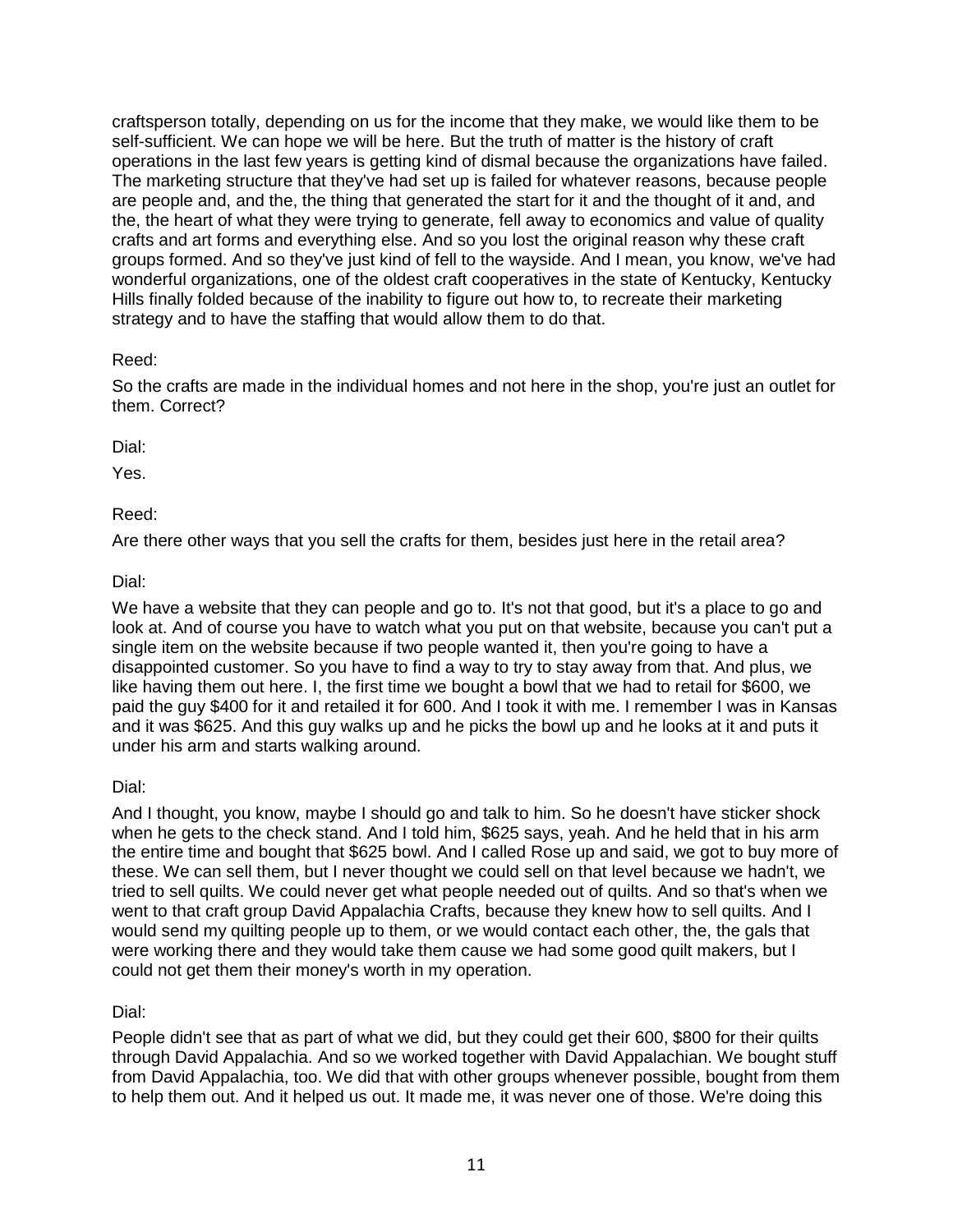just as a favor to you because you're a business and you can't let your heart get in too much. You still have to run as a business. So it's, it's really hard to struggle between those two things,

Reed:

Do you wholesale these products as well?

Dial:

We do. The reason we don't push wholesale markets is because wholesale has a lot lower margin, has much higher cost and it takes a long…We've tried to sell just retail only, but we will sell wholesale. If someone really wants something, we'll set a wholesale price for it. We actually have in the computer program, a wholesale price.

### Speaker 3:

Do you purchase from your crafters at wholesale?

### Dial:

We help them set their wholesale price depending on how long it took them to make it in the cost and everything else help them set the minimum price. And, and we, as far as I know, were we still looking at \$5 an hour? They should make at least \$5 an hour for their craft.

Reed:

More. (laughs)

Dial:

I know, but I'm saying, that's what we try to work. That's where we start now. Oftentimes we get \$5 and everything else and go, we can get you more. Sometimes we can't. And then we have to say, okay, maybe you need to look at something else. The baskets that we sell, the hand baskets, your experience is to go get the raw materials, takes a tremendous amount of effort. And you can't even put that on the cost of the baskets. You'll never be able to sell it. So you have to put the labor that you put it together and you're ignoring all the labor.

Dial:

You spent gaining the raw materials. And in case of a honeysuckle, you have to boil it and strip it. And then you have to bleach it to get the color you want. So you've got this whole, this labor that you ignore. So what we've done in our operation is we move the profit margin from item to item, depending on how much we can, what we need totally to run the operation. And so you can say that we have some items, we get a 50% markup on some miners. We get a 60% markup on because we can do that. Some items, we get a 30% baskets or 20, so that the craftsperson get more money for the basket. Otherwise we couldn't sell them because it'd be too high priced or they wouldn't get enough money to pay for it. And we cannot in good conscience, help a crafter go broke. That's not our job.

# Reed:

Now can you afford to go broke yourself, because then you're not helping the craftsmen.

Dial: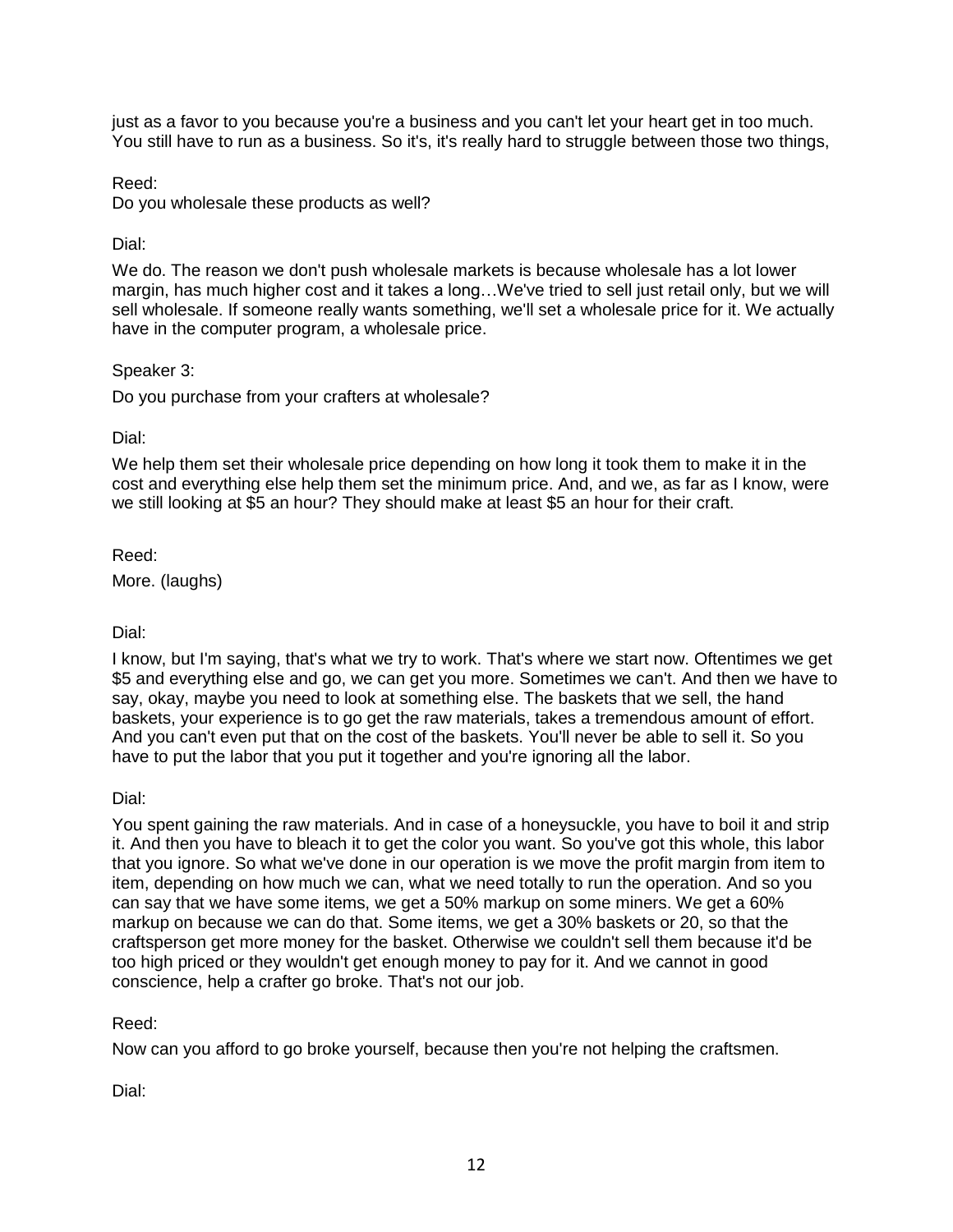And that's the partnership. The partnership is if you want us to help you, well then you have to let us tell you things you need to do to improve quality control, production, acquisition, raw materials. Those things can help you make it into a product that we can market. And when I say market that has a price that's in the range that people will purchase it and you can still receive the money you need to pay for the labor and the materials you put into it. And so every person that comes in here is a different marketing strategy for us. We have to rethink what they can do. We can't do an automatic…

## Reed:

So, you're not fixed with a standard across the board.

## Dial:

Our computer does not. Our computer allows us to change the profit margin for everything. And you have to do that because every person there's, even people who work slower, you know, like the, the elderly mother who come in with the sock monkeys, she has only a certain speed she can go. And so we have to develop a price structure where she still gets what she wants out of it. And so you're constantly having to have these interviews and we tell people, look, you need to be straight up with us because everything we say and trying to tell you how to change or charge, the quality is to help you, not help us. But if you improve your craft, then both of us together can have this good relationship and have a successful marketing strategy and successful economic development for you. But honesty is the only way we're going to be able to do this.

## Dial:

So if I tell you, you need to sand this better, you need to change what you're putting on it for a finishing product. You need to have less shine. I mean, there are some woods, but if you make them almost glow in the dark, people don't even get to see the magnificent grain that's in the wood or something. And you can, you can hide the beauty of walnut real easy. We'll just slap it on a straight shine thing. And so you've got to talk about what mixtures to do and everything else to create something that, that make someone fall in love with it so that we can sell what you love to someone else who's fallen in love with it.

### Reed:

So about how many shows do you do a year? And how far do you travel? What are the areas?

# Dial:

Well, we actually shipped eight boxes of craft to Washington, and we flew out. They paid our way to fly out. Washington state. And we were in Seattle, Washington, and we had a craft show and we did \$3,400 in sales at the craft show, which was good for us and the church paid to ship the crafts home. And so that was the farthest. Now in July the present marketer is going up to New Jersey, New Hampshire and Connecticut. She will be up there for four weeks …three weeks, and she'll be at four different locations selling crafts. So we're only limited by what we can economically afford. You can't drive all the way to Montana to do one craft show and come back. Just can't afford it.

# Reed:

About how many of these do you do a year?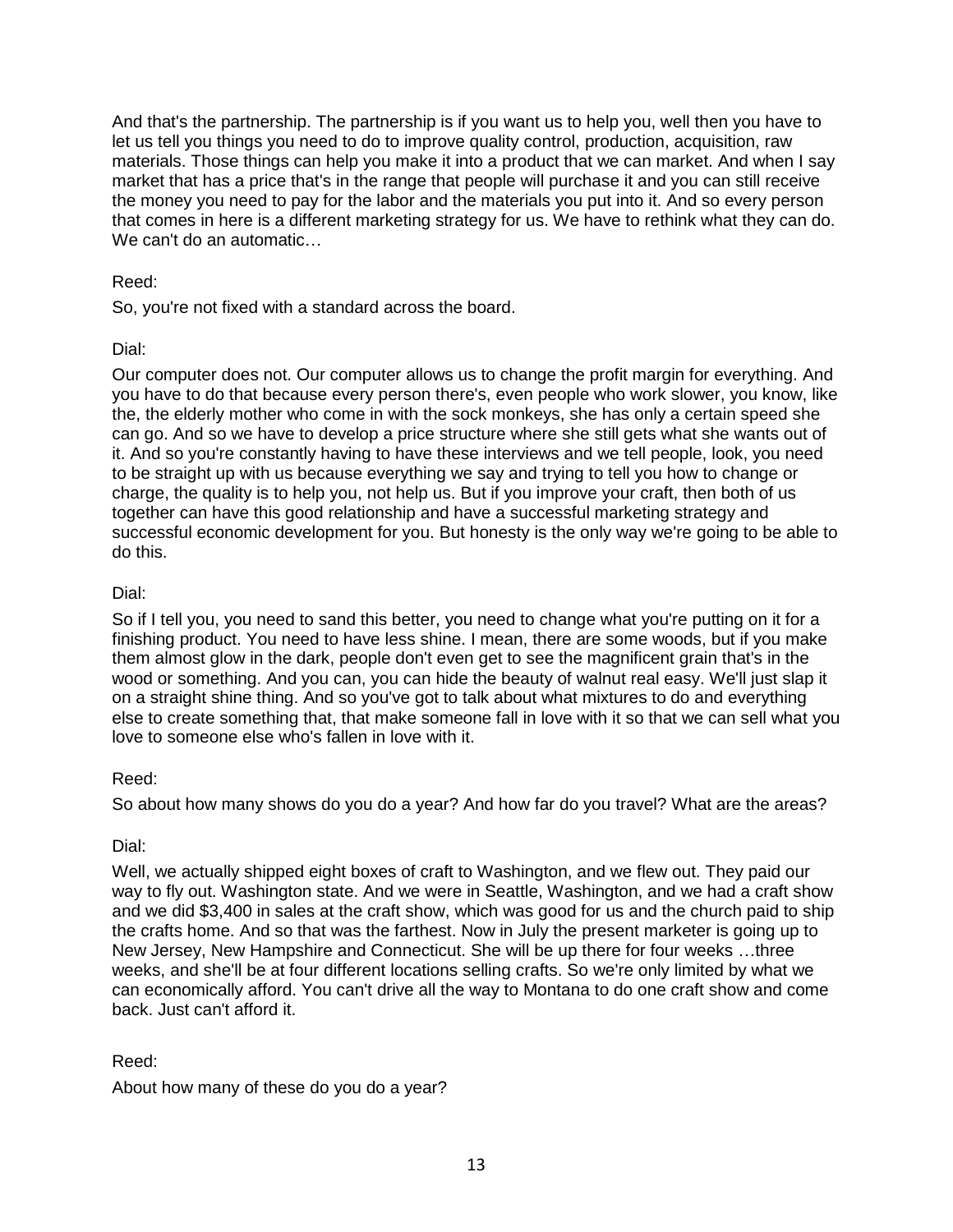We used to try for 24. I looked up on the marketing board and I think she's going to be closer to 25, which is a lot of craft shows. And we have a brand new truck van that's actually a cargo van was donated to the mission oh three or four months ago and they got it fixed up. And it's now the one they're traveling in. And we have boxes that are designed so that you can put three rows of the oversized boxes and four rows of the egg cartons. And they're the same length. And you can stack them on top of each other and fill this four foot by six foot by eight foot trailer and make it tight. So it doesn't go anywhere. And we put all our marketing in it and our computers and everything we want. And we traveled with that van and trailer and we'll fill those 24 tables.

## Reed:

So overall, what have you seen as the effect of your program on the individual crafters?

# Dial:

You know, I know the primary purpose is economic development …

## Reed:

Can you give me a success story? That really stands out maybe?

# Dial:

Probably there's two or three of them where the guy that does the toys. This is a good example. He had his kids sand the toys, and we looked at the labor costs for that and he makes little toys. So he goes from a \$2 toy all the way up to a \$75 toy. So he has this huge range of toys. So what we did was we worked with shows and we created a way that he could show, because if you go in some of these places, if you show them a four foot four shelf program where all his crafts can go from top to bottom, it helps them decide what to buy. Second thing was, we needed to develop a warehouse control system for him. And this man was Mennonite who lives here. And I told him he really needed a computer. And he was really concerned about a computer.

# Dial:

And so I had him come and I could show him how, if you ask me for an item, I can tell you exactly how many I have on the shelf. Once he saw that he suddenly recognized what we were talking about. And so I told him, you can buy this computer and don't hook it in anything, just the AC plug that runs the power, and you'd have to worry about any interference around you. He said, okay, well, he found out how he could keep track. He could print invoices that, and when he prints his invoices up, cause we got him an inexpensive program, it reduces his inventory. So when he prints his invoices up and packs it, it is now readjusted as inventory. So he always knows, and he has an alert, which we have here. If you have a craftsperson that produces at the most six in a month, you want to keep 12 on hand.

# Dial:

When you get down to six, you turn around and order six more, because then you've always got this other six in here to go, well, he can do the same thing with the toys he can produce easily, or the toys that he can't, or he may have to buy something more for it. And so his individual toy line from the tractor to whatever it is, it pops up and says, you only have four of these. It tells him you only have four of these. And then he knows over the next three or four days, he has to build that inventory back up again. And it's made him extremely successful. And he sells to craft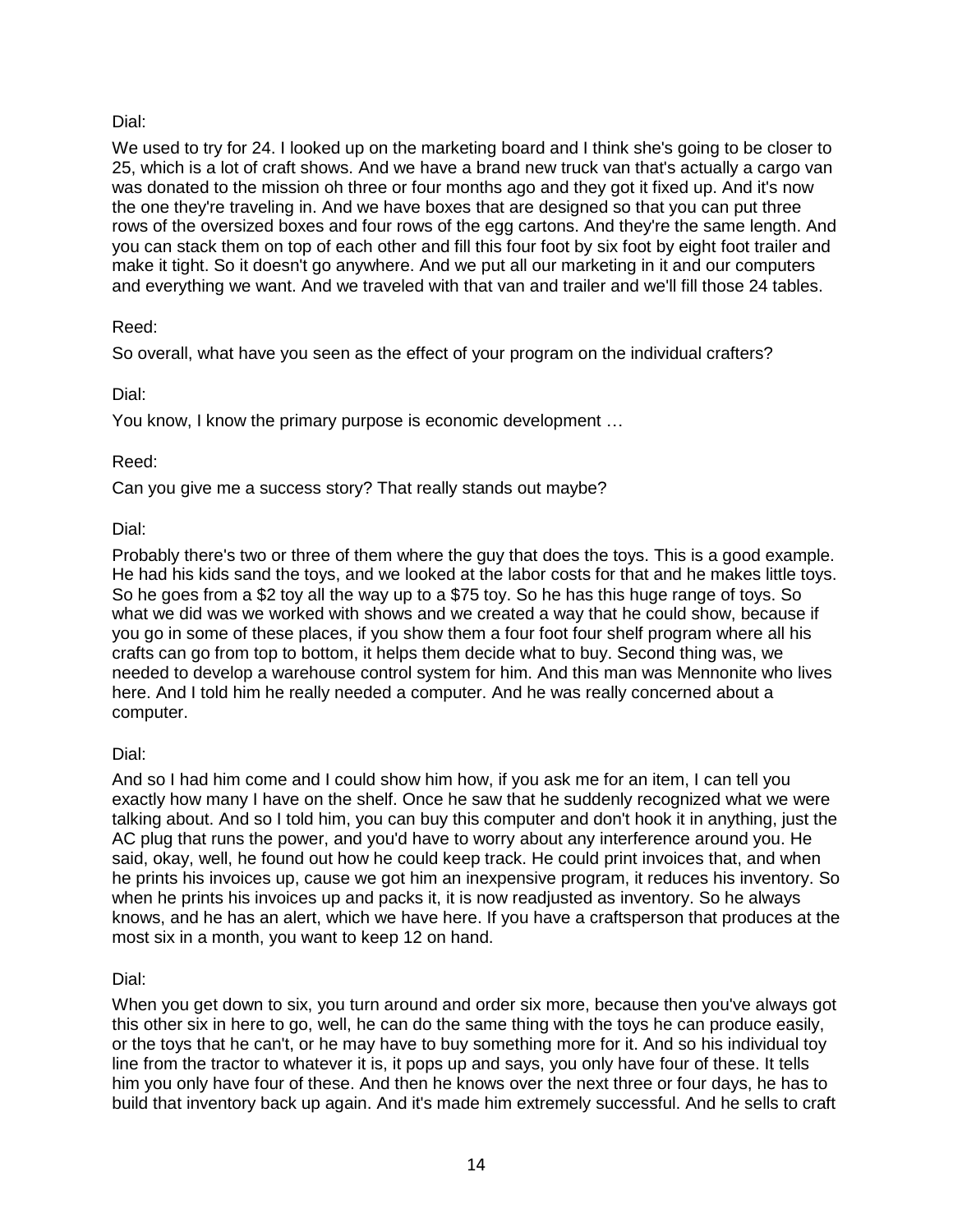to craft shops in, in LA, San Francisco, Washington state, Berea, New Jersey, New York. And he's now having grandchildren sanding toys. And we stopped the sanding because we found out if you go to a tool and now I can't think of it, I apologize, but you can let it round off the edges.

## Dial:

And all you do is just set it down there and go, and it rounds off all the edges. Turn it over, round off all the edges you're done. You just, no, I, I, I told you I have memory problems because of everything I've got, but it helps him do these things much faster. And if his kids aren't there, he can still build it up. And so it's cut back on his time a lot. He does all hardwoods and he's a success story and he's going to quit because he doesn't have enough grandkids to do the sanding and he's about ready to stop. But he made all his money that he needed. And he had, he built a full garage, big high, two story that holds his wood. He has a shop in the end with all of his tool on the end of it, which he purchased through the sales of this. And he has everything set up to keep him going. His son may take over for him, but he, he developed a full, I mean, you walk into shopping and go, wow. But that's, that was because he started doing all these things to help him do better.

### Reed:

That's great. Do you have some traditional Appalachian crafts that you carry here?

Dial:

It would be hard for me to say what's traditional Appalachian anymore. The baskets are disappearing. We have a gal who was taught by CAP to do baskets and we buy most of her baskets.

Reed: And CAP, what does that stand for?

# Dial:

Christian Appalachia Project. And so she was taught how to do baskets, but she went beyond just putting together, reed baskets. She added in colors and I mean, just gorgeous work. And so we've been, we pretty well by all her…She does a whole big pickup load comes in and we buy everything. And, and, and unfortunately that's going to be, when we get done with our natural materials baskets the couple that used to make them, the husband passed away suddenly, and she just said, I'm done. So that's the last person that we have in making our natural materials basket. So that's going to be gone. The corn shuck flowers, we have one person and his wife making all of them and that's going to go away because he's got problems and he's on kidney dialysis. And, you know, that's and those are things that's paired. He's also the one that did work on leather tools. And I found out he couldn't see very well. So I found hospital tray system for him. And he could sit on the edge of his bed and crank that tray all the way up to where his eye was to work on his tools. And he thought we'd saved his life. And all we did was find him a hospital bed that we couldn't use over here anymore. And he always has done that.

# Reed:

Are you finding that the crafters are aging and there's not a new generation coming up or?

Dial: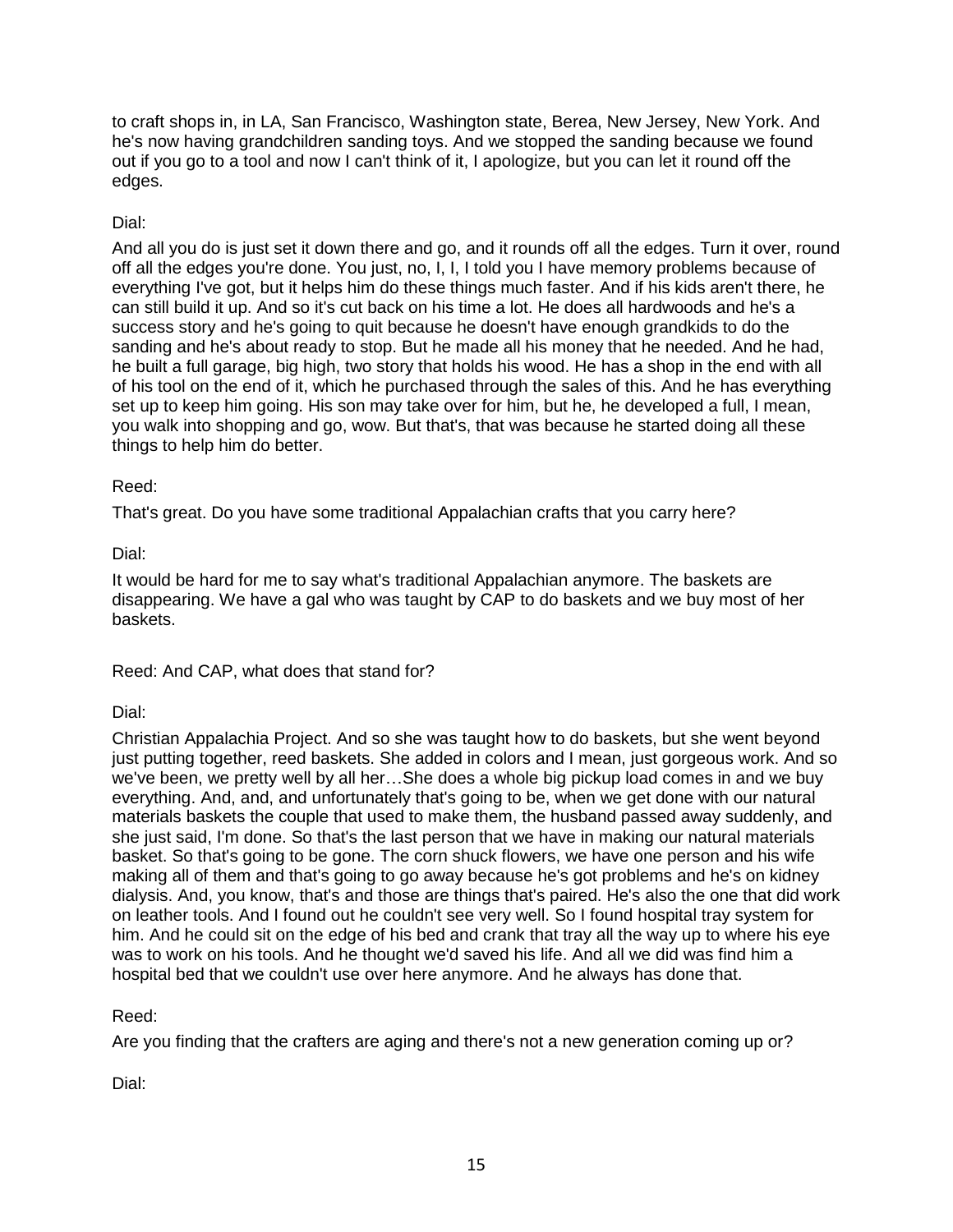Crafting is hard work? Okay. That's, that's the most important thing I can tell you it's hard work. And if you don't have someone that has a heart of what the production is from that hard work and can sense the joy of the completion of the task, then it's going to end because if it's not, then it's just work and it was just work. They're going to find something else to do. We have one family that two of them went to work for the post office and two of them went somewhere else. And the baskets just ended because they found something to do that wasn't as hard, first of all. And second of all, they got their money with having to go out and try to get the materials and fight the snakes off and all the other stuff you've got to do.

### Dial:

And I understand that. And, and that's the difference between just simple economic development and finding out that it has to have a heart. That was the hardest part for me to learn, because quite frankly, someone worked with me on making a basket. I lasted seven minutes and said, it's a good thing I don't have to depend on the food that goes in my mouth from making a basket because it's just not my thing. Well, it turns out crafts are not my thing to do, crafts are my thing to fall in love with convince other people, to buy it and make other people satisfied from what they put into it. I can't imagine the joy I've had working with people and finding their joy. And a lot of them had it, they just didn't know what it was. They, they had something that they like making and nobody in the holler wanted it.

Dial:

And so they just quit making it. And you'd say, bring me everything that you've ever made from when, when you started doing this. Like when I was 20. Sure. That'll be fine. And I could find out something they made when they were 24 years old. And now they're 50, but I know people will buy that item because I'm going way beyond the holler with these marketing systems. And so they go back to making the stuff like that, that they used to, and some of the crafts, you know, idiot stick, you can sell an idiot stick forever, cause you can always find an idiot. I'm sorry. That's just the way we put it. That's my sales pitch. (laughs)

Reed:

Does Red Bird Mission belong to any of the other state craft organizations?

Dial:

No.

Reed: Have you in the past?

Dial:

We were back in the beginning, but I really felt that the advantage of being an independent organization means that we could transition to any kind of crafts we wanted to, that were marketable and people would buy and we didn't have to worry about anything. And when we go to churches, we represent every single one of our craftspeople. When we go every single one of them, we're able to put product out there and sell it. I can't do that from any other organization. And I will not be bound by those organizations to negate the possibility of someone else, having a chance to make money.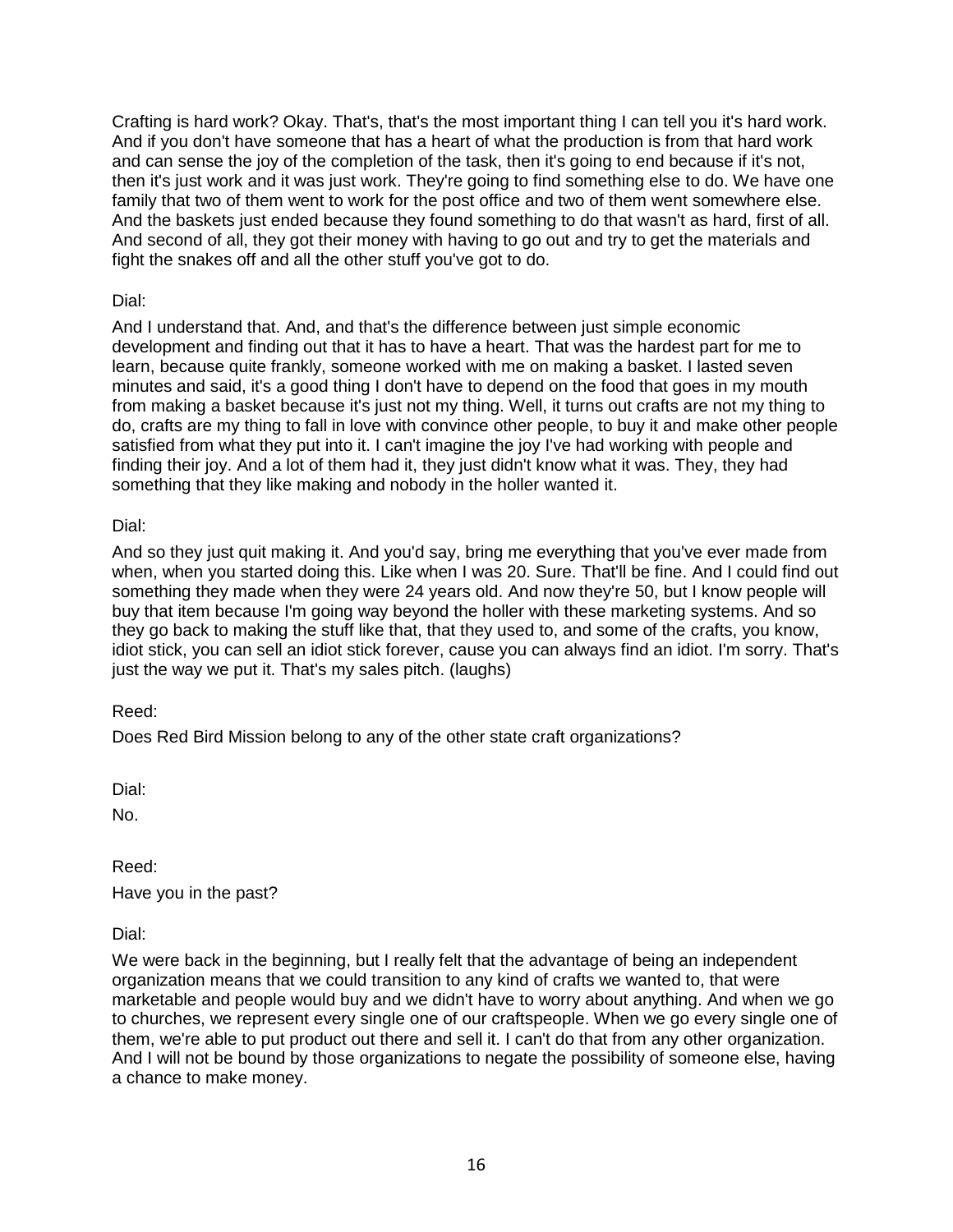### Reed:

Has Red Bird Mission received awards throughout the years for their program?

## Dial:

I think we've been only noticed by how long we've been in the programs. We got an award from the Kentucky Craft Market, but I think that's it. And I've never paid attention to it. I think, you know, when people want to look at where this craft program has gone and there are people that want to say, look what Craig has done. No, I've had staff that helped me with ideas. I can't take credit for having so much fun I couldn't stand it. When I retired, it broke my heart. But at the same time, I was 67 years old and tired of traveling and everything else.

### Reed:

How many years were you director here?

### Dial:

27 years. But this was the love I had, was this craft shop. Everything we did, I got more joy out of this than anything. I had other jobs I did, which I greatly enjoyed, but I didn't touch people the same way I could touch crafts. And I think probably my greatest sorrow is that the craft program became so complex that I was no longer able to go visit craftspeople like I used to because I was too busy marketing and selling and they came to me, but I missed going out. Let me tell this story.

#### Dial:

First of all, you need to understand mountain people don't talk a lot. They don't brag a lot and you know, already, now I talk a lot. So it was very difficult for me to sit quietly and wait for them to form a sentence or a paragraph. Tell me what they think. And this one craftsperson said, you need to come out to the house sometime for breakfast. I want to show you something. So I came out to his house. I got there at six o'clock and his wife fixed breakfast, which consisted of bacon, sausage, pork chops, ham, potatoes, eggs, and we ate and she kept bringing me coffee and asked me if I wanted something else. And I'm on the porch. And it's now almost 7:30. I have been there as, and, and you know what we do. I have been here for an hour and a half, but I'm sitting quietly because I'm learning.

### Dial:

And he had this most magnificent Colorado spruce, blue spruce across from the house in front of the barn. It was probably 30 feet tall. It was perfect. And I'd grown up in Colorado around Colorado spruces and I loved those. Where'd that come from? He said, ah one of the missionaries gave it to me and I planted it. So I'm sitting here watching it and all of a sudden he says, watch now here they come. And I looked, and these what they call canaries, there was like a hundred of them. And you know what I'm talking about, the yellow Finch were flying in and out of this magnificent spruce tree, the sun was shining over our shoulder on it. I was amazed and I finally said to him, does this happen every year? He goes, no, it's the first time it's ever happened. I love telling that story.

### Reed:

But he knew it was coming. (laughs)